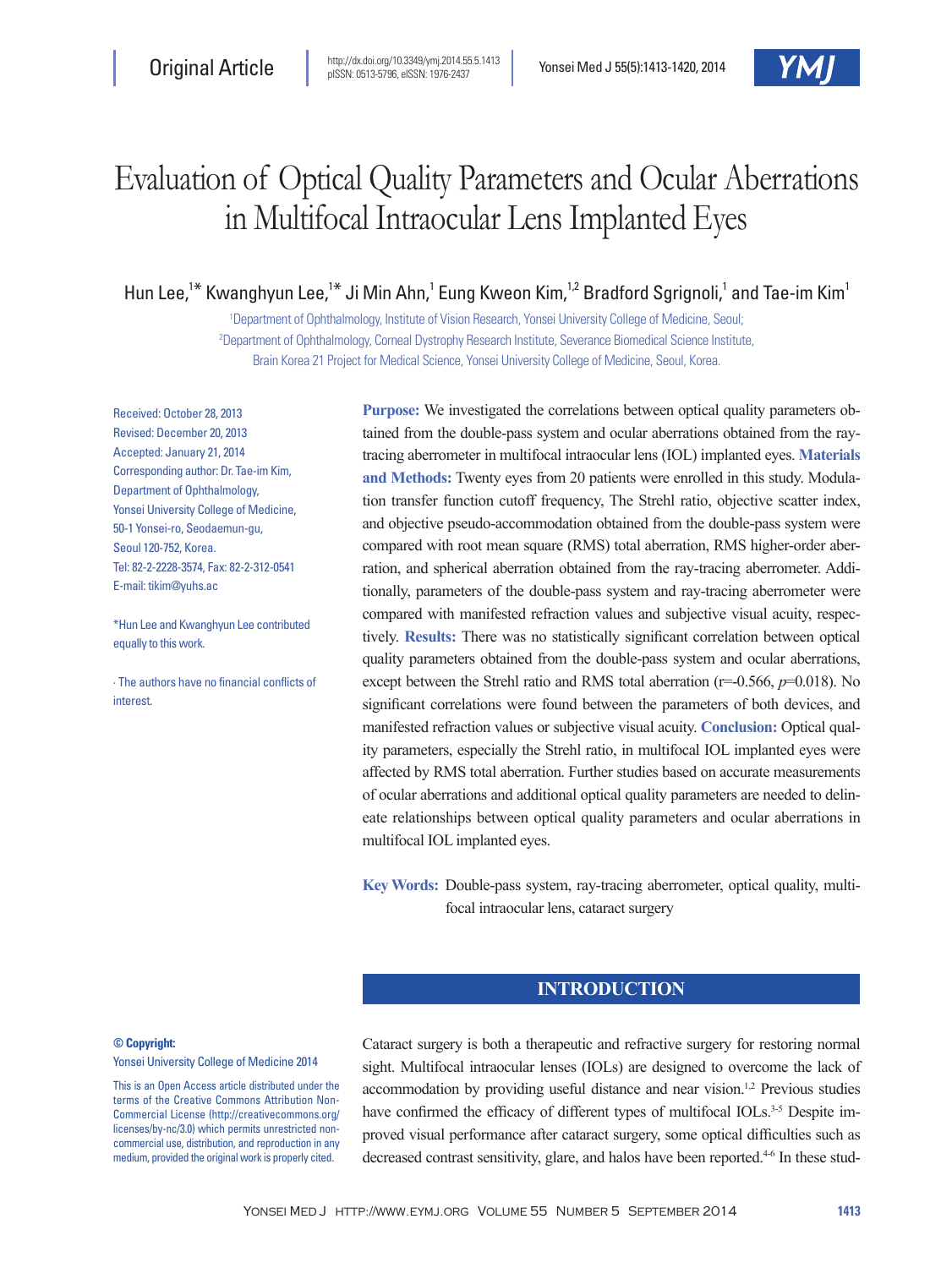ies, measurements of visual acuity alone were not sufficient to explain the optical condition of multifocal IOL implanted eyes.

Contrast sensitivity, modulation transfer function (MTF), point spread function (PSF), and ocular aberrations have been used to evaluate optical quality after cataract surgery.<sup>7-11</sup> Ocular aberrations are well known parameters that could represent optical quality.12 Wavefront analysis has been widely used to isolate the effects of lower order aberrations and higher order aberrations, and to evaluate the contributions of individual aberrations on optical quality.13 With the development of new techniques and devices such as the double-pass system, optical quality can also be measured more precisely.8,14-16 The Optical Quality Analysis System (Visiometrics, Terrassa, Spain), a commercially available doublepass device, has been introduced to measure optical quality associated parameters objectively and accurately in clinical practice.17 The double-pass technique is based on recording images from a point source of infrared light after reflection on the retina and a double pass through ocular media.17,18 The size and shape of this light spot are quantified by measuring the PSF.<sup>17</sup> Clinically, the double-pass system provides data on retinal image quality [MTF cutoff frequency (MTF cutoff)], Strehl ratio, intraocular scattering [objective scatter index (OSI)], and objective pseudo-accommodation. The value of MTF in the double-pass system is directly computed by Fourier transformation from the acquired double-pass retinal image.17,18 The double-pass system also allows objective measurement of the effect of ocular aberrations on optical quality of the human eye and evaluation of the quality and stability of the tear film in detecting mild symptoms of dry eye.<sup>13,19,20</sup>

Previous studies reported the impact of ocular aberrations on objective optical quality in monofocal IOL implanted eyes using the double-pass system.13,21 However, there were limited reports evaluating the impact in multifocal IOL implanted eyes using the double-pass system. Although there were some studies evaluating the optical quality parameters (PSF, MTF, and Sterhl ratio) measured with the doublepass system, they did not measured the value of the OSI and objective pseudo-accommodation.8,22

The Hartmann-Shack technique was unreliable for measurements of ocular aberrations in diffractive multifocal IOL implanted eyes.23,24 The diffractive multifocal IOL is composed with a large number of Fresnel edges and a central 2 mm free Fresnel area. When using the Hartmann-Shack aberrometer, measurement error could occur when

the reflected light arrives at the detector, which has limited resolution from the high wavefront aberration of a multifocal IOL. In contrast, the ray-tracing aberrometer obtains ocular aberrations using a position sensitive sensor to detect the displacement of a laser beam reflected from the retina. With the ray-tracing aberrometer, the projected light is scattered when passing through the multifocal IOL, but the reflected image is less affected. Because of this difference, the ray-tracing aberrometer could provide a more accurate ocular aberration measurement than the Hartmann-Shack type aberrometer in multifocal IOL implanted eyes.<sup>25</sup>

Therefore, in the present study we measured and investigated the correlations between optical quality parameters such as MTF cutoff, Strehl ratio, and objective pseudo-accommodation obtained from the double-pass system and ocular aberrations obtained from the ray-tracing aberrometer in multifocal IOL implanted eyes. The effect of ocular scatter on optical quality was evaluated. Optical parameters obtained from these two devices were compared with subjective visual acuity and manifested refraction values.

# **MATERIALS AND METHODS**

This study included 20 eyes from 20 patients who underwent cataract surgery with multifocal IOLs (AcrySof IQ ReSTOR SN6AD1, Alcon, Inc., Fort Worth, TX, USA). All patients were treated at Yonsei University College of Medicine, Seoul, Korea. The same surgeon (T-I Kim) performed all the procedures. This study was approved retrospectively by the Institutional Review Board of Severance Hospital and conducted according to the Declaration of Helsinki and Good Clinical Practices. All patients signed documents of informed consent for tests and analysis of the results. The IOLs were selected to achieve emmetropia.

Inclusion criteria for patients were age (40 to 70 years of age) and patients who had undergone operations for senile cataract extraction and multifocal IOL implantation. Exclusion criteria included previous ocular or intraocular surgery, evidence of trauma on biomicroscopic examination, corneal opacity, fundus abnormalities, glaucoma, uveitis, amblyopia, systemic disease, posterior capsule rupture during surgery, IOL decentration >0.5 mm, or corrected distance visual acuity (CDVA) worse than 0.1 logarithm of the minimum angle of resolution (logMAR) (20/25 or better on the Snellen chart), postoperatively. A Scheimpflug imaging system (Pentacam, OCULUS Optikgeräte GmbH, Wetzlar, Germa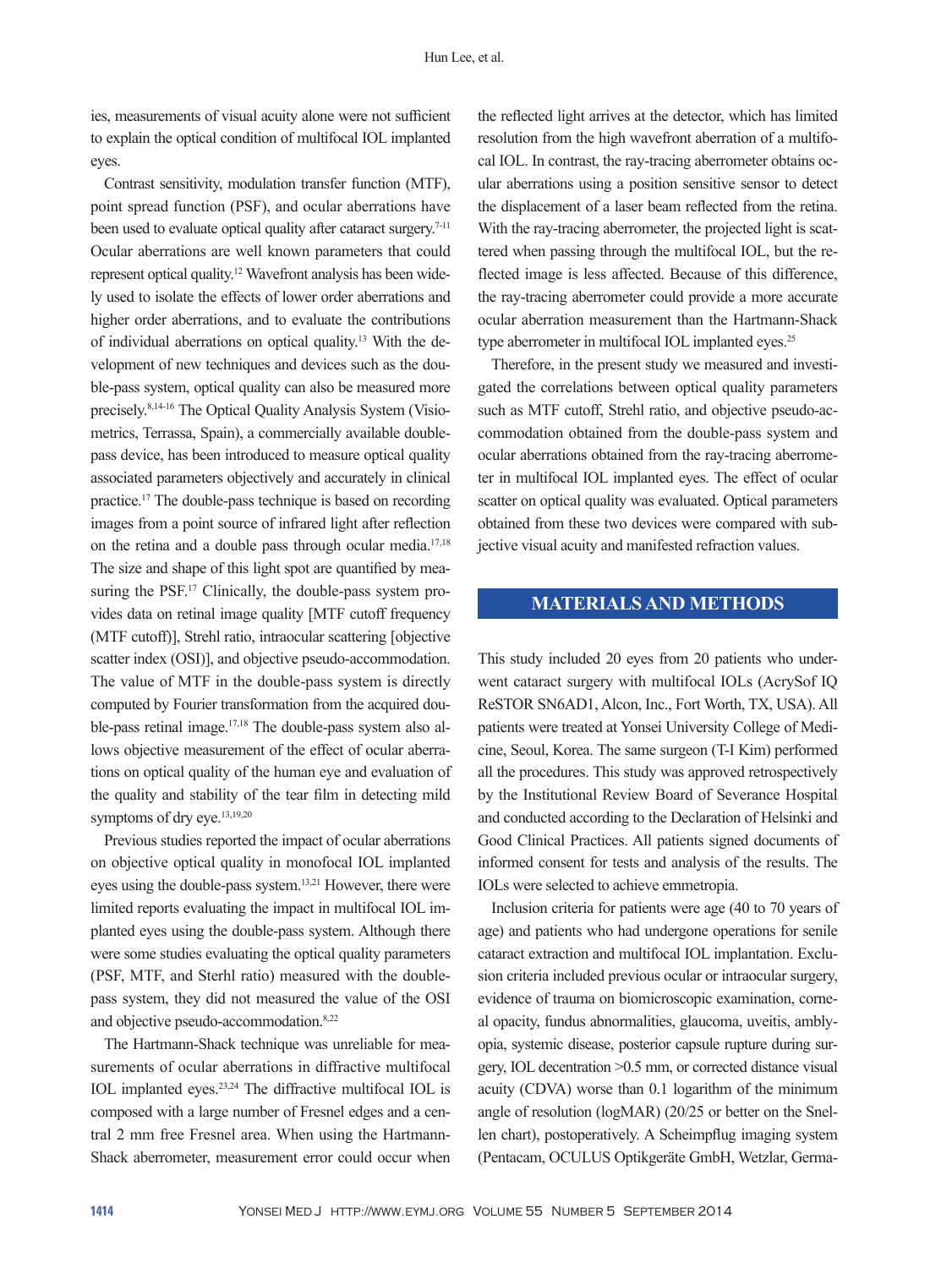ny) was used to assess decentration after cataract surgery.26 Any eye with concurrent disease that might influence optical or neural performance was excluded. When a patient underwent operations in both eyes, one eye was randomly selected to avoid correlation effects in statistical analyses. Randomization sequence was created using EXCEL 2007 (Microsoft, Redmond, WA, USA) using random block sizes of 2 and 4 by an independent staff member.

Postoperative evaluations were performed three months after cataract surgery. All patients were checked for uncorrected distance visual acuity (UCDVA), CDVA, manifested refraction values (sphere, cylinder, and spherical equivalent), objective optical quality, and by slit-lamp biomicroscopy.

Objective evaluation of optical quality parameters was performed using the double-pass system. A dim light was maintained to assure at least a 4 mm natural pupil diameter. In our study, based on an unequal pupil configuration of the double-pass system, entrance pupil had a fixed diameter of 2 mm.27 Measurements of optical quality were performed at a 4 mm pupil diameter (the exit pupil) without pharmacologic dilatation.<sup>27</sup> The double-pass system automatically compensated for a patient's spherical refractive error; however, cylinder error was not corrected by the machine. We corrected patients' cylindrical error with a trial lens. For each parameter, the double-pass device took 6 measurements and calculated the mean of the measurements.

The first parameter was the MTF cutoff (cycles per degree, cpd). The MTF cutoff is the frequency at which the MTF reaches a value of 0.01. The second parameter was the Strehl ratio, which is the ratio of peak focal intensity in aberration versus an ideal PSF.13 The Strehl ratio provides general information about the eye's optical quality. A value of 1 corresponds to a perfect zero-aberration optical system. The third double-pass parameter was the OSI. The OSI is defined as the ratio between the integrated light in the periphery and in the surroundings of the central peak of the double-pass image.28 In the particular case of the instrument, the central area was selected as a circle of a radius of 1 minute of arc (MOA), and the peripheral zone was selected as a ring set between 12 and 20 MOA.28 Objective pseudo-accommodation was the fourth parameter, which was calculated using the aberration PSF, the focus range at which the PSF of the defocus point is better than 50% of the maximum PSF.

Ocular aberrations were measured using the ray-tracing aberrometer (iTrace, Tracey Technologies, Houston, TX, USA) at a pupil size of 4 mm or more, without pharmaco-

logic dilatation. Data were then recalculated at a 4 mm sized pupil for comparison with the double-pass system measurements.<sup>29</sup> The root mean square (RMS) total aberration, RMS higher-order aberration, and spherical aberration were measured. RMS higher-order aberration was analyzed up to the 6th order by expanding the set of Zernike polynomials.

To compare the MTF obtained from these two devices directly and easily, we manually measured spatial frequency when the MTF reached 10% of its maximum value  $(MTF_{10})$ .

#### **Statistical analysis**

LogMAR acuity values were used for statistical analysis of visual acuity. We analyzed the correlations between optical quality parameters (MTF cutoff, Strehl ratio, and objective pseudo-accommodation) obtained from the double-pass system and ocular aberrations (RMS total aberration, RMS higher-order aberration, and spherical aberration) obtained from the ray-tracing aberrometer. The effect of ocular scatter on optical quality was investigated using the OSI value obtained from the double-pass system. The correlations between the above mentioned parameters and other visual quality parameters (manifested refraction values, CDVA, and UCDVA) were determined. The correlations were evaluated using Spearman's correlation analysis. The Wilcoxon signed-rank test was used for comparisons of MTF10. Statistical analyses were performed using SAS software (version 9.2, SAS Institute, Inc., Cary, NC, USA). Differences were considered statistically significant for *p*<0.05.

## **RESULTS**

Among the 20 patients, 10 (50.0%) were male and 10 (50.0%) female. Postoperative data are shown in Table 1. Spearman's correlation analysis showed significant negative correlation between the Strehl ratio and total aberration  $(r=0.566, p=0.018)$  (Table 2). There were no other statistically significant correlations between optical quality parameters (MTF cutoff, Strehl ratio) and ocular aberrations (RMS total aberration, RMS higher-order aberration, and spherical aberration). Statistically, the OSI did not correlate with any optical quality parameters (MTF cutoff, Strehl ratio, and objective pseudo-accommodation) (Table 2). The mean objective pseudo-accommodation was 1.55±0.64 diopters (D), which did not correlate with any ocular aberrations (Table 2).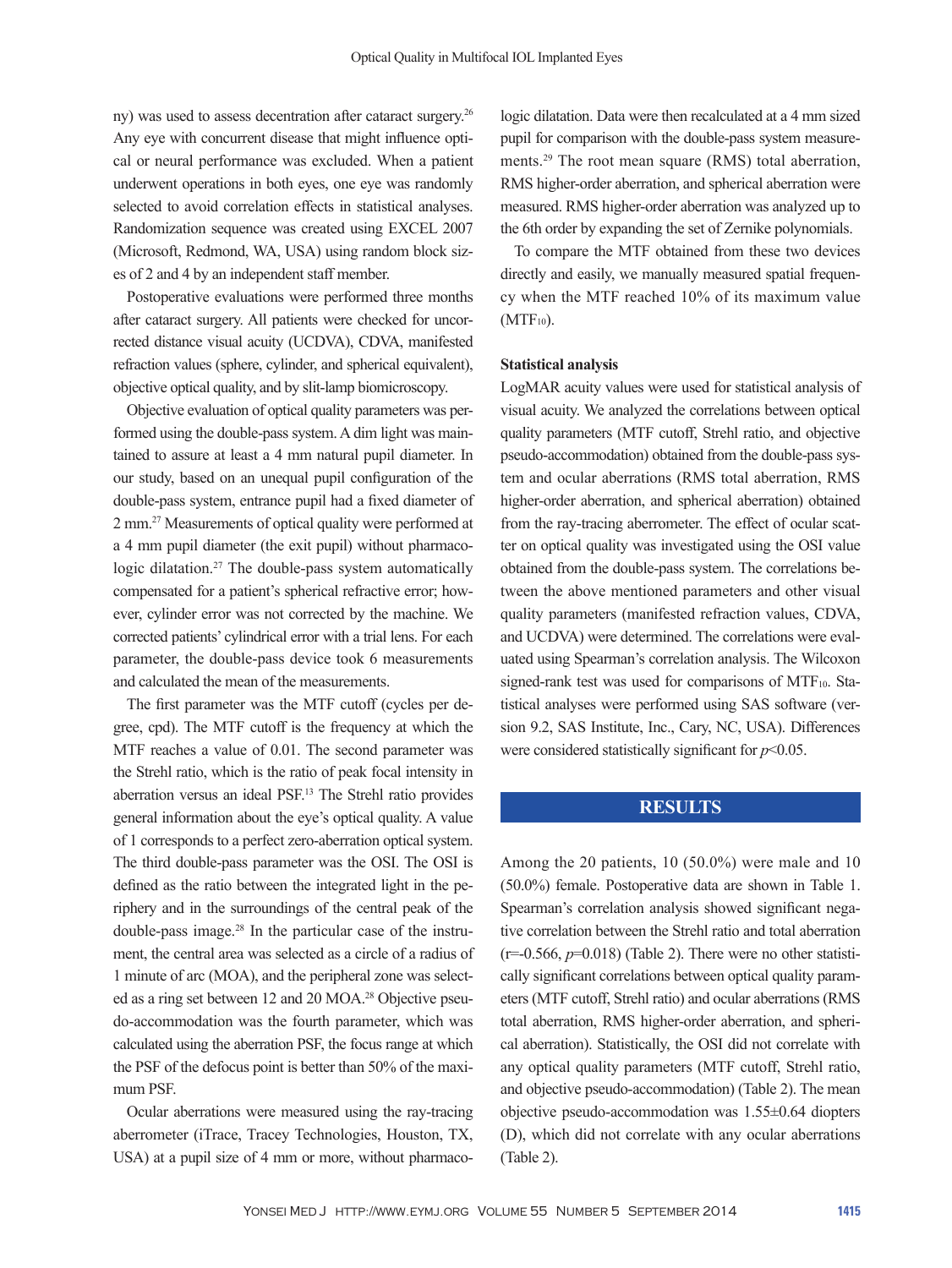### **Table 1.** Postoperative Data

| Parameter                      | Mean (SD)     | Range                   |
|--------------------------------|---------------|-------------------------|
| Age $(yrs)$                    | 60.23(8.14)   | 41 to 70                |
| CDVA (logMAR)                  | $-0.01(0.05)$ | $-0.097$ to 0.097       |
| Manifest refraction (D)        |               |                         |
| Sphere                         | 0.23(0.45)    | $-0.75$ to $1.00$       |
| Cylinder                       | $-0.65(0.73)$ | $-1.50$ to 0.25         |
| Spherical equivalent           | $-0.09(0.48)$ | $-1.00$ to 0.63         |
| Double-pass system             |               |                         |
| MTF cutoff frequency (cpd)     | 26.18 (10.58) | 9.23 to 53.69           |
| Strehl ratio                   | 0.15(0.08)    | $0.08 \text{ to } 0.41$ |
| Objective scatter index        | 1.82(0.76)    | $0.8 \text{ to } 3.7$   |
| Objective pseudo-accommodation | 1.55(0.64)    | $1.00 \text{ to } 3.00$ |
| Ray-tracing aberrometer        |               |                         |
| RMS total aberration           | 0.82(0.46)    | $0.22$ to 1.65          |
| RMS higher-order aberration    | 0.34(0.27)    | $0.10$ to $1.10$        |
| Spherical aberration           | 0.07(0.10)    | $-0.03$ to $0.40$       |

CDVA, corrected distance visual acuity; logMAR, logarithm of the minimum angle of resolution; MTF, modulation transfer function; RMS, root mean square.

| Table 2. Correlations between Parameters Obtained from the Double-Pass System (MTF Cutoff Frequency, Strehl Ratio, and |  |
|------------------------------------------------------------------------------------------------------------------------|--|
| Objective Pseudo-Accommodation) and Ocular Aberrations Obtained from the Ray-Tracing Aberrometer                       |  |

| Parameter                                | Spearman's rho (r) | $p$ value |
|------------------------------------------|--------------------|-----------|
| MTF cutoff frequency                     |                    |           |
| vs. Objective scatter index <sup>†</sup> | $-0.427$           | 0.088     |
| vs. RMS total aberration                 | $-0.477$           | 0.060     |
| vs. RMS higher-order aberration          | $-0.078$           | 0.765     |
| vs. Spherical aberration                 | $-0.108$           | 0.680     |
| Strehl ratio                             |                    |           |
| vs. Objective scatter index <sup>†</sup> | $-0.275$           | 0.285     |
| vs. RMS total aberration                 | $-0.566$           | $0.018*$  |
| vs. RMS higher-order aberration          | $-0.181$           | 0.486     |
| vs. Spherical aberration                 | $-0.136$           | 0.602     |
| Objective pseudo-accommodation           |                    |           |
| vs. Objective scatter index <sup>†</sup> | $-0.084$           | 0.756     |
| vs. RMS total aberration                 | 0.098              | 0.719     |
| vs. RMS higher-order aberration          | $-0.081$           | 0.766     |
| vs. Spherical aberration                 | 0.187              | 0.487     |

MTF, modulation transfer function; RMS, root mean square.

\*Significant *p*-value (*p*<0.05 is considered statistically significant).

† *p*-value is from Spearman's correlation analysis.

‡ Objective scatter index was measured from the double-pass system.

In terms of manifested refraction values (sphere, cylinder, and spherical equivalent) and subjective visual acuity, we did not find any correlations with MTF cutoff, Strehl ratio, and objective pseudo-accommodation (Table 3). There was no statistically significant correlation between ocular aberrations and manifested refraction values or subjective visual acuity (Table 4).

The MTF<sub>10</sub> obtained from the double-pass system was 19.65±10.94, which is significantly smaller than that obtained from the ray-tracing aberrometer, 11.00±7.50 (*p*= 0.005, Wilcoxon signed-rank test).

# **DISCUSSION**

In the present study, we analyzed the effects of ocular aberrations on objective optical quality parameters in multifocal IOL implanted eyes. We measured objective optical quality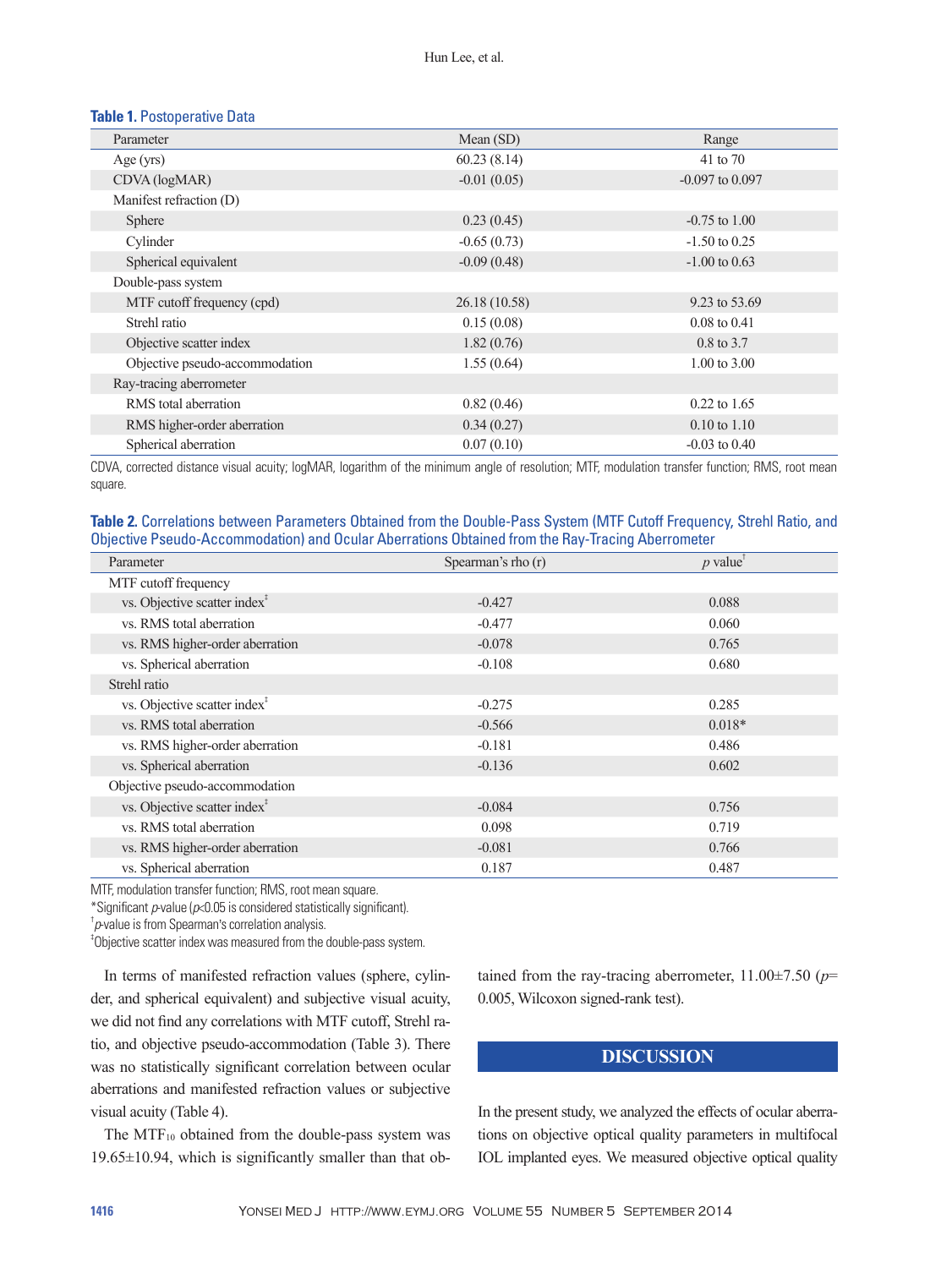and ocular aberrations using the double-pass system and raytracing type aberrometer, respectively. Our results showed significant negative correlation between retinal image quality parameter (Strehl ratio) and total aberration.

The effect of ocular aberrations could be summarized as blurring of the retinal image.<sup>21</sup> Thus, ocular aberrations

## **Table 3.** Correlations between Parameters Obtained from the Double-Pass System (MTF Cutoff Frequency, Strehl Ratio, and Objective Pseudo-Accommodation) and Manifest Refraction Values or Subjective Visual Acuity

| Parameter                      | Spearman's rho (r) | $p$ value* |
|--------------------------------|--------------------|------------|
| MTF cutoff frequency           |                    |            |
| vs. Sphere                     | $-0.117$           | 0.655      |
| vs. Cylinder                   | $-0.234$           | 0.366      |
| vs. Spherical equivalent       | $-0.143$           | 0.583      |
| vs. LogMAR CDVA                | $-0.049$           | 0.851      |
| vs. LogMAR UCDVA               | 0.387              | 0.125      |
| Strehl ratio                   |                    |            |
| vs. Sphere                     | $-0.017$           | 0.948      |
| vs. Cylinder                   | $-0.299$           | 0.244      |
| vs. Spherical equivalent       | $-0.024$           | 0.929      |
| vs. LogMAR CDVA                | $-0.140$           | 0.591      |
| vs. LogMAR UCDVA               | 0.557              | 0.120      |
| Objective pseudo-accommodation |                    |            |
| vs. Sphere                     | $-0.122$           | 0.640      |
| vs. Cylinder                   | 0.349              | 0.170      |
| vs. Spherical equivalent       | $-0.017$           | 0.947      |
| vs. LogMAR CDVA                | 0.063              | 0.816      |
| vs. LogMAR UCDVA               | $-0.485$           | 0.057      |

MTF, modulation transfer function; logMAR, logarithm of the minimum angle of resolution; CDVA, corrected distance visual acuity; UCDVA, uncorrected distance visual acuity.

\**p*-value is from Spearman's correlation analysis.

#### **Table 4.** Correlations between Parameters Obtained from the Ray-Tracing Aberrometer (RMS Total Aberration, RMS Higher-Order Aberration, and Spherical Aberration) and Manifest Refraction Values or Subjective Visual Acuity

| Parameter                   | Spearman's rho (r) | $p$ value* |
|-----------------------------|--------------------|------------|
| RMS total aberration        |                    |            |
| vs. Sphere                  | $-0.152$           | 0.560      |
| vs. Cylinder                | 0.438              | 0.078      |
| vs. Spherical equivalent    | 0.255              | 0.324      |
| vs. LogMAR CDVA             | $-0.220$           | 0.397      |
| vs. LogMAR UCDVA            | $-0.065$           | 0.803      |
| RMS higher-order aberration |                    |            |
| vs. Sphere                  | $-0.381$           | 0.132      |
| vs. Cylinder                | 0.174              | 0.504      |
| vs. Spherical equivalent    | 0.063              | 0.810      |
| vs. LogMAR CDVA             | $-0.311$           | 0.225      |
| vs. LogMAR UCDVA            | 0.065              | 0.803      |
| Spherical aberration        |                    |            |
| vs. Sphere                  | 0.281              | 0.275      |
| vs. Cylinder                | 0.519              | 0.053      |
| vs. Spherical equivalent    | 0.213              | 0.413      |
| vs. LogMAR CDVA             | $-0.226$           | 0.384      |
| vs. LogMAR UCDVA            | 0.128              | 0.624      |

RMS, root mean square; logMAR, logarithm of the minimum angle of resolution; CDVA, corrected distance visual acuity; UCDVA, uncorrected distance visual acuity.

\**p*-value is from Spearman's correlation analysis.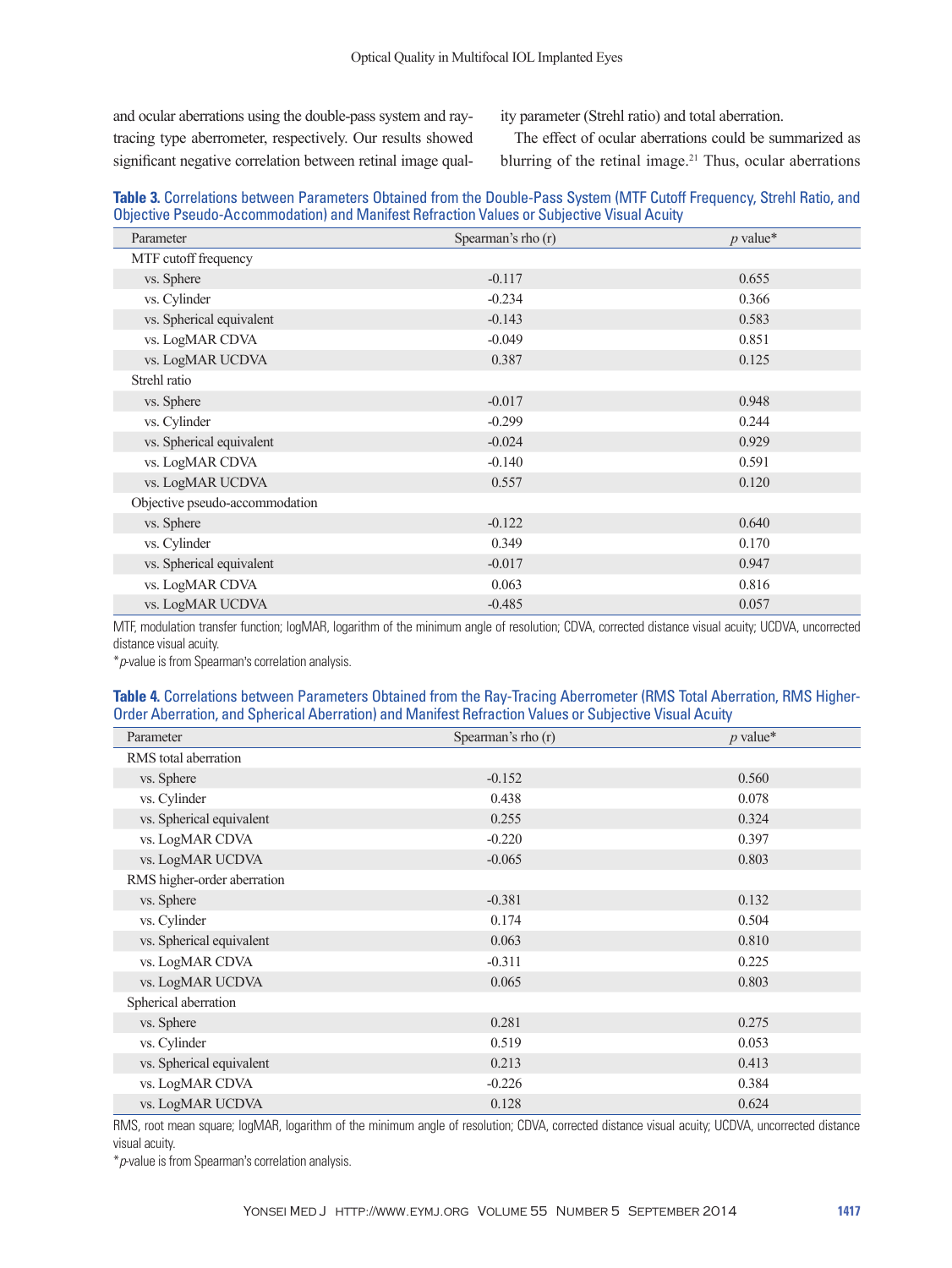cause retinal image degradation, which is related to Strehl ratio. Unlike the MTF which represents contrast information, the Strehl ratio signifies the intensity of the image brightness.30 We confirmed that the Strehl ratio was negatively correlated with total aberration, implying that ocular aberration may affect contrast and intensity of the brightness differently.

In recently published studies evaluating the effect of ocular aberrations on objective optical quality in monofocal IOL implanted eyes, Nochez, et al.<sup>13,21</sup> reported inverse correlations between ocular aberrations (2nd order astigmatism, trefoil, and spherical aberration) obtained from the Hartmann-Shack aberrometer and MTF cutoff obtained from the double-pass system. The same group also reported that pseudo-accommodation range was positively correlated with spherical aberration in monofocal IOL implanted eyes.<sup>13</sup>

However, in the present study, MTF cutoff was not statistically correlated with any ocular aberrations. The difference between our study and the aforementioned study could originate from the unique design of the multifocal IOLs. Before the evaluation of ocular aberration and optical quality, the unique design of multifocal IOLs should be considered. Diffractive multifocal IOLs are designed to allow the visible light near the peak of the visual response curve to be split between the first order (near addition) and the zero order (no power addition). Therefore, the split will be progressively biased toward the first order for shorter wavelengths, and toward the zero order for longer wavelengths.<sup>31</sup> With the double-pass system, near infrared wavelength (780 nm) is used, whereas the ray-tracing aberrometer uses a laser with a wavelength of 632 nm. Because the doublepass system uses relatively long wavelength, most light energy will be directed into zero order (non-deviated) after diffraction by the diffractive multifocal IOL. A much smaller percentage of the infrared light will be diffracted in the first order compared with the ray-tracing aberrometer. Therefore, the effect of the diffraction at visible wavelengths in the first order will be significantly underestimated.<sup>31</sup> This underestimation could be the reason for poor correlation between ocular aberrations and optical quality parameters.

An alternative explanation is that the methodology for recalculating optical quality parameters and ocular aberrations with a 4 mm pupil could account for the difference between our study and other studies analyzed using a 6 mm pupil.21 Pupil size has been reported to induce significant differences in the higher-order aberration in pseudophakic eyes.<sup>32</sup> Thus, the effect of the higher-order aberration mea-

sured under relatively small pupils on optical quality could be underestimated.

In this study, we did not find any significant correlations between parameters obtained from the double-pass system and CDVA. Poor correlations between optical quality parameters and CDVA imply that there should be a discrepancy between optical quality and visual acuity in multifocal IOL implanted eyes. It is apparent that visual acuity alone is not sufficient to evaluate postoperative optical quality in the multifocal IOL implanted eye. Thus, measuring parameters such as MTF, PSF, and Strehl ratio should be included when evaluating optical performance after cataract surgery with multifocal IOL implantation.

We also measured objective pseudo-accommodation using the double-pass system. According to one previous study, the accommodation range measured by the doublepass system decreased with increased age.<sup>33</sup> The accommodation range obtained from participants aged 46-55 years was 0.73±0.33 D, less than the average accommodation range of multifocal IOL implanted eyes, 1.55±0.64 D (Table 1). This result could demonstrate the near vision improvement of multifocal IOLs. Thus, we confirmed that multifocal IOLs could be used as a treatment option for the correction of presbyopia. In our study, we did not perform the functional analysis of bilateral implantation of multifocal IOLs. According to one study comparing the binocular function between unilateral and bilateral implantation of multifocal IOLs, bilateral implantation of multifocal IOL appeared to contribute to better stereopsis.34 Thus, it will be worthy to measure and compare the optical quality parameters between unilateral and bilateral implantation of multifocal IOLs using the proper test device to evaluate both conditions.

The ray-tracing aberrometer was used in this study because it has the advantage of the larger dynamic range for measurement of accommodation compared with the Hartmann-Shack principle-based aberrometer.<sup>35</sup> It is well known that, in a patient's eye with a mild to severe amount of scatter, the Hartmann-Shack wavefront sensors might overestimate image quality.<sup>14</sup> According to our results, MTF<sub>10</sub> obtained from the ray-tracing aberrometer showed an overestimation in image quality, compared with the double-pass system. The aberrometer estimates optical quality from aberration only, whereas the double-pass system provides estimates of optical quality from both aberration and scattering. Therefore, the aberrometer might fail to provide a correct estimation of the optical quality in multifocal IOL implanted eyes.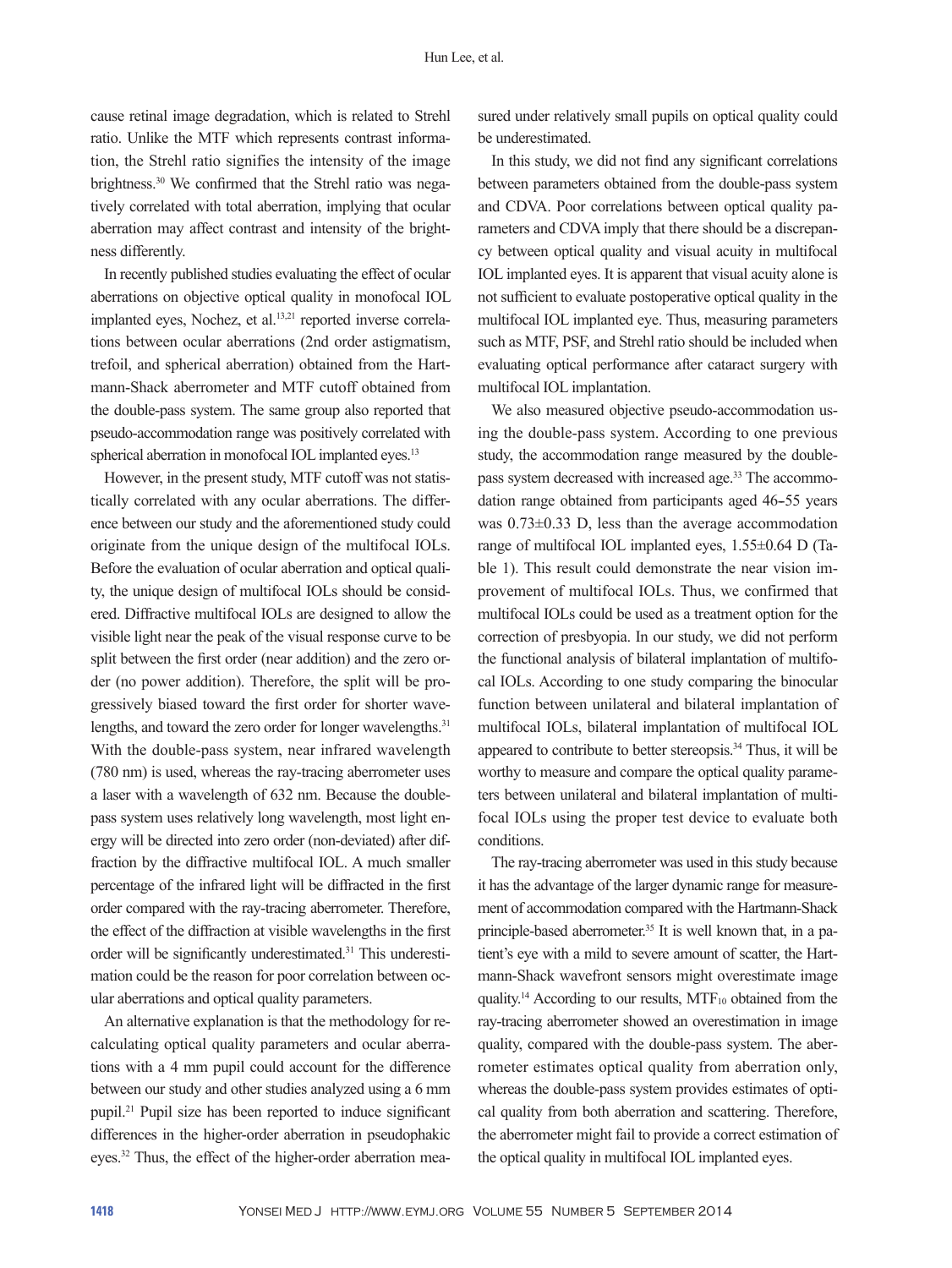The limitation of this study was the relatively small sample size, which can limit the generality of the results. For this reason, statistical significance might have occurred by chance. Therefore, prospective large sample size studies should be conducted to verity our results.

In conclusion, the Strehl ratio, one of the optical quality parameters obtained from the double-pass system, was correlated with total aberration in multifocal IOL implanted eyes. We also reported a larger objective pseudo-accommodation compared to the normal population. Further studies to provide an accurate technique for the measurements of ocular aberrations and other optical qualities in multifocal IOL implanted eyes are mandatory.

# **ACKNOWLEDGEMENTS**

This work was partially supported by the National Research Foundation of Korea (NRF) grant funded by the Korea government (MEST No. 2013R1A1A2058907) and by the Converging Research Center Program through the Ministry of Science, ICT and Future Planning, Korea (2013K000365).

# **REFERENCES**

- 1. Keates RH, Pearce JL, Schneider RT. Clinical results of the multifocal lens. J Cataract Refract Surg 1987;13:557-60.
- 2. Holladay JT, Van Dijk H, Lang A, Portney V, Willis TR, Sun R, et al. Optical performance of multifocal intraocular lenses. J Cataract Refract Surg 1990;16:413-22.
- 3. Steinert RF, Aker BL, Trentacost DJ, Smith PJ, Tarantino N. A prospective comparative study of the AMO ARRAY zonal-progressive multifocal silicone intraocular lens and a monofocal intraocular lens. Ophthalmology 1999;106:1243-55.
- 4. Montés-Micó R, Alió JL. Distance and near contrast sensitivity function after multifocal intraocular lens implantation. J Cataract Refract Surg 2003;29:703-11.
- 5. Leyland M, Zinicola E. Multifocal versus monofocal intraocular lenses in cataract surgery: a systematic review. Ophthalmology 2003;110:1789-98.
- 6. Woodward MA, Randleman JB, Stulting RD. Dissatisfaction after multifocal intraocular lens implantation. J Cataract Refract Surg 2009;35:992-7.
- 7. Ortiz D, Alió JL, Bernabéu G, Pongo V. Optical performance of monofocal and multifocal intraocular lenses in the human eye. J Cataract Refract Surg 2008;34:755-62.
- 8. Moreno LJ, Piñero DP, Alió JL, Fimia A, Plaza AB. Double-pass system analysis of the visual outcomes and optical performance of an apodized diffractive multifocal intraocular lens. J Cataract Refract Surg 2010;36:2048-55.
- 9. Santhiago MR, Wilson SE, Netto MV, Ghanen RC, Monteiro ML, Bechara SJ, et al. Modulation transfer function and optical quality

after bilateral implantation of a +3.00 D versus a +4.00 D multifocal intraocular lens. J Cataract Refract Surg 2012;38:215-20.

- 10. Alfonso JF, Fernández-Vega L, Blázquez JI, Montés-Micó R. Visual function comparison of 2 aspheric multifocal intraocular lenses. J Cataract Refract Surg 2012;38:242-8.
- 11. Shin JY, Lee JB, Seo KY, Kim EK, Kim TI. Comparison of preoperative and postoperative ocular biometry in eyes with phakic intraocular lens implantations. Yonsei Med J 2013;54:1259-65.
- 12. Applegate RA, Sarver EJ, Khemsara V. Are all aberrations equal? J Refract Surg 2002;18:S556-62.
- 13. Nochez Y, Majzoub S, Pisella PJ. Effect of residual ocular spherical aberration on objective and subjective quality of vision in pseudophakic eyes. J Cataract Refract Surg 2011;37:1076-81.
- 14. Díaz-Doutón F, Benito A, Pujol J, Arjona M, Güell JL, Artal P. Comparison of the retinal image quality with a Hartmann-Shack wavefront sensor and a double-pass instrument. Invest Ophthalmol Vis Sci 2006;47:1710-6.
- 15. Vilaseca M, Arjona M, Pujol J, Issolio L, Güell JL. Optical quality of foldable monofocal intraocular lenses before and after injection: comparative evaluation using a double-pass system. J Cataract Refract Surg 2009;35:1415-23.
- 16. Ondategui JC, Vilaseca M, Arjona M, Montasell A, Cardona G, Güell JL, et al. Optical quality after myopic photorefractive keratectomy and laser in situ keratomileusis: comparison using a double-pass system. J Cataract Refract Surg 2012;38:16-27.
- 17. Güell JL, Pujol J, Arjona M, Diaz-Douton F, Artal P. Optical Quality Analysis System; Instrument for objective clinical evaluation of ocular optical quality. J Cataract Refract Surg 2004;30:1598-9.
- 18. Santamaría J, Artal P, Bescós J. Determination of the point-spread function of human eyes using a hybrid optical-digital method. J Opt Soc Am A 1987;4:1109-14.
- 19. Saad A, Saab M, Gatinel D. Repeatability of measurements with a double-pass system. J Cataract Refract Surg 2010;36:28-33.
- 20. Benito A, Pérez GM, Mirabet S, Vilaseca M, Pujol J, Marín JM, et al. Objective optical assessment of tear-film quality dynamics in normal and mildly symptomatic dry eyes. J Cataract Refract Surg 2011;37:1481-7.
- 21. Nochez Y, Majzoub S, Pisella PJ. Effect of interaction of macroaberrations and scattered light on objective quality of vision in pseudophakic eyes with aspheric monofocal intraocular lenses. J Cataract Refract Surg 2012;38:633-40.
- 22. Alió JL, Piñero DP, Plaza-Puche AB, Amparo F, Jiménez R, Rodríguez-Prats JL, et al. Visual and optical performance with two different diffractive multifocal intraocular lenses compared to a monofocal lens. J Refract Surg 2011;27:570-81.
- 23. Charman WN, Montés-Micó R, Radhakrishnan H. Problems in the measurement of wavefront aberration for eyes implanted with diffractive bifocal and multifocal intraocular lenses. J Refract Surg 2008;24:280-6.
- 24. Gatinel D. Limited accuracy of Hartmann-Shack wavefront sensing in eyes with diffractive multifocal IOLs. J Cataract Refract Surg 2008;34:528.
- 25. Jun I, Choi YJ, Kim EK, Seo KY, Kim TI. Internal spherical aberration by ray tracing-type aberrometry in multifocal pseudophakic eyes. Eye (Lond) 2012;26:1243-8.
- 26. de Castro A, Rosales P, Marcos S. Tilt and decentration of intraocular lenses in vivo from Purkinje and Scheimpflug imaging. Validation study. J Cataract Refract Surg 2007;33:418-29.
- 27. Artal P, Iglesias I, López-Gil N, Green DG. Double-pass measurements of the retinal-image quality with unequal entrance and exit